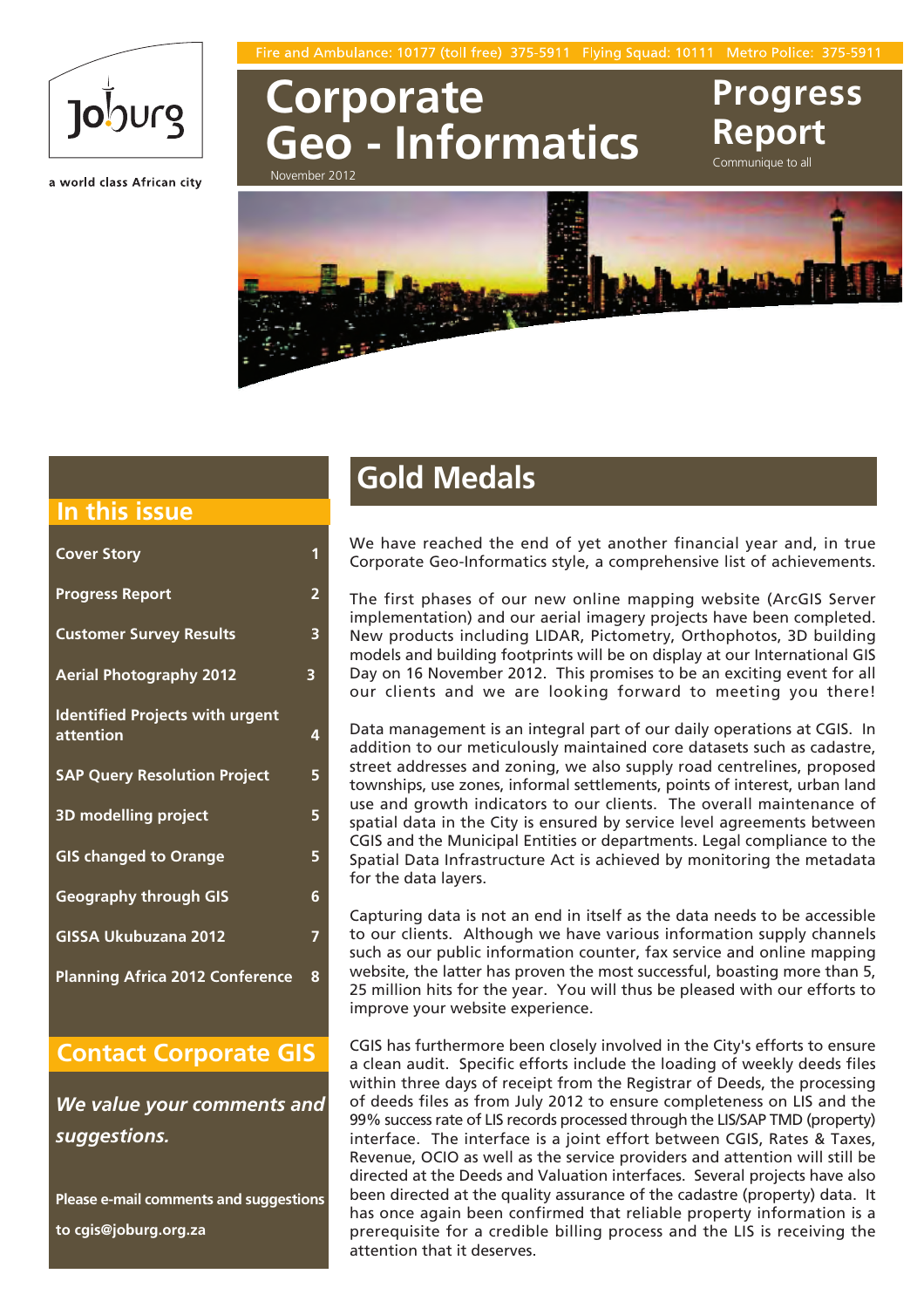On the system side, several enhancements have been made, namely the capture of Sectional Titles across townships, TAS historic applications and ArcGIS 10 rollout of the graphic user interfaces (GUIs) or capture tools. The promulgation of the new Consolidated Town Planning Scheme is awaited in order to implement the zoning tool and electronic zoning certificates. The implementation of the upgraded LIS infrastructure is another dependency which promises to be addressed during the current financial year by the Office of the Chief Information Officer.

Communication and knowledge sharing remains a priority and is reflected in CGIS's skills transfer, staff rotation plan, GIS User group events, Spatial Information Steering Committee as well as Municipal GIS meetings. Topics of interest included cadastre, metadata, satellite imagery, informal settlements, land cover, community services,

urban decay, servitudes, flood lines, etc. Based on our success story, CGIS was requested to design the knowledge transfer framework for the Development Planning department. We are furthermore embarking on a joint project with Cities Network to facilitate communication between municipalities.

Read more about how CGIS has reached out to the wider GIS community to facilitate the award of bursaries to disabled learners.

In Olympic spirit, we would like to award gold medals to all who make CGIS great … including you, our valued customers!

Marcelle Hattingh Director: Corporate Geo-Informatics

### **Progress Report**

### **Spatial Information section:**

The Spatial Information Section captured a total of 127 666 stands for the period May 2012 to September 2012. These include new subdivisions, consolidations, townships, excisions and sectional scheme units. 369 Road center lines were either newly captured or corrected.

For the Deeds Mismatch Project from June 2011 to May 2012, a total of 37 639 records were received of which only 198 mismatched. All 198 records were resolved and a 100% match achieved. From June 2012 to May 2013, a total of 11 886 records were received of which only 266 mismatched. Currently 0 records are outstanding. The current percentage match for the year is 98.22%

### **Street Address section:**

The street address section is currently working on a project relating to duplicate street addresses.

| Total duplicates identified: 3656 |      |
|-----------------------------------|------|
| Duplicates resolved               | 2383 |
| Outstanding                       | 1273 |

### **Public Information section:**

A number of 7 092 clients were attend to at the public information section from May 2012 - September 2012.

### **Fax service section:**

There are 428 subscribed clients with 2 723 requests attended to from May 2012 - September 2012.

#### **License applications:**

A total of 863 zoning requests for license applications

were attended to from May 2012 - September 2012 of which 301 were for health licenses, 209 were for Liquor licenses and 347 were for trade a. This information is sent to land use management for the license approval process.

### **Projects section:**

A total of 152 requests were attended to from May 2012 - September 2012 of which 57 were internal requests and 95 external requests.

### **Website training:**

A total of 230 clients were training on how to best utilize the online maps website from July 2011 - September 2012.

Free training is offered. Booking is essential. To book contact Lesley Adams at 011 407-6203 or email Lesleya@joburg.org.za

### **Online Maps website:**

Between May 2012 and September 2012 the internal website on "City Maps" via Jozinet received a total number of 1 818 522 hits with an average of 303 087 hits per month.

The external website via eservices (http://eservice.joburg.org.za) experienced a total of 982 126 hits with an average of 163 688 hits per month. There are 515 active subscription users and 1 528 inactive users for the external website with a total of 2 043 external users.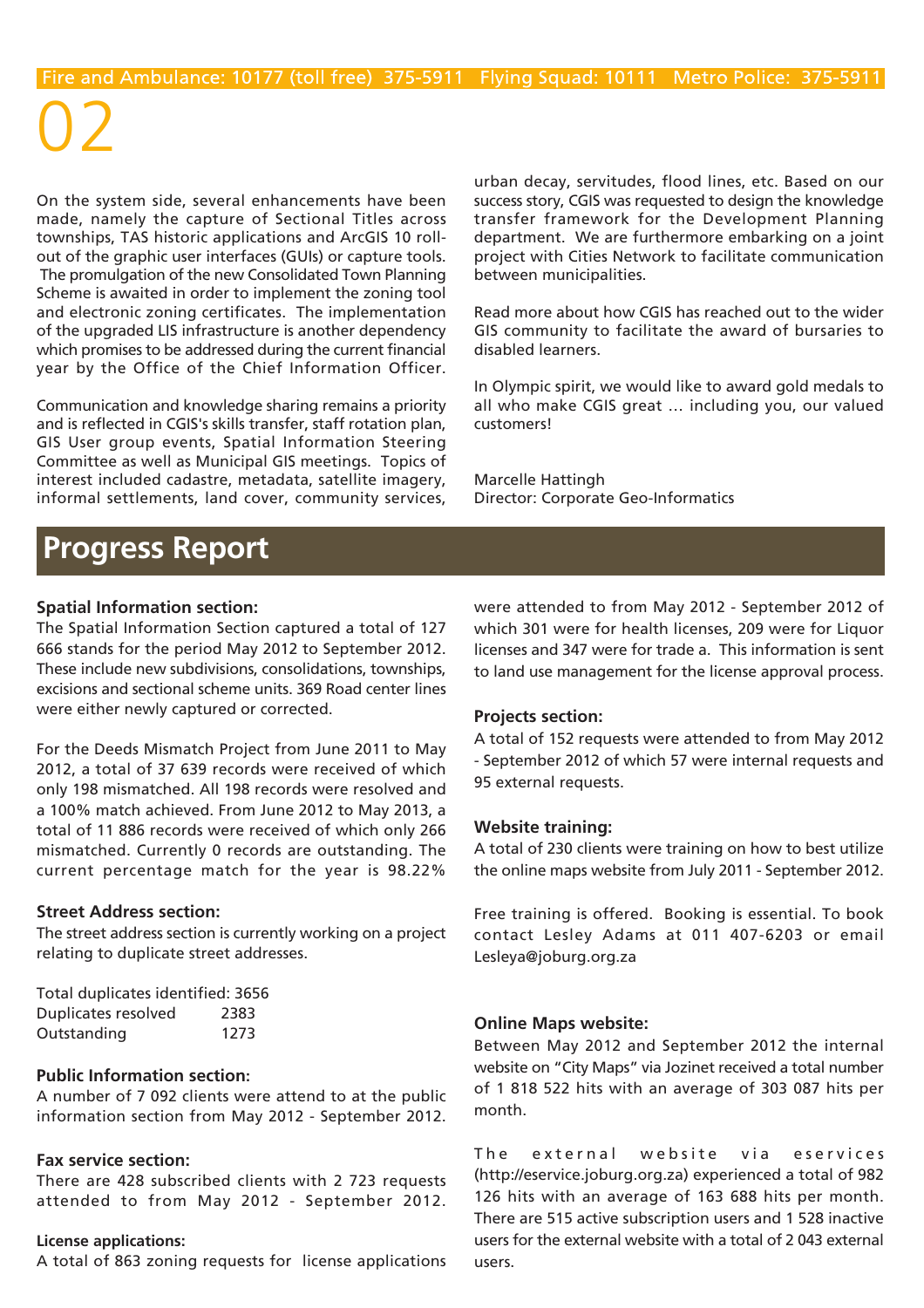### **Top 5 external themes Top 5 internal themes**

Property (Free website) **Property (Subscription website)** Property (Subscription website) example and the Property (Free website) Zoning (Subscription website) Zoning (Subscription website) Innercity (Free website) **Planning (Free website)** Planning (Free website)

### **Top 5 external users Top 5 internal users**

City of Johannesburg **Valuations** Romel Bechoo **Planning** Frances Kathy Reid **Revenue** Telkom Billing

Transportation(Subscription website) Transportation (Subscription website)

Wits University **Communisty** Comporate Geo-Informatics

## **Customer Satisfication Survey Results July 2011 - June 2012**

Corporate Geo-Informatics (CGIS) conducts a bi annual customer survey and recognizes the survey as an essential listening tool that yields information about our customer expectations, customer satisfactions and strategies for improvement.

During July 2011 and June 2012, 70 questionnaires were returned and ranged from Municipal Owned entities such as Joburg water, Joburg roads, City Power etc, internal departments such as Environmental management, valuations etc. and external clients who utilized our services during the financial year.

A summary of the results are reflected below:

- 1 Poor (0% 29%)
- 2 Below average (30% 49%)
- 3 Satisfactory (50% 69%)
- 4 Good (70% 89%)
- 5 Excellent (90% 100%)

Overall customer service - 83.11%

Our next survey will be distributed during November and December 2012.

## **Aerial Photography 2012 - Exciting new products soon to be made available**

July 2012 marked the end of the flying phase of the Orthophoto, Lidar and Pictometry for the City of Johannesburg jurisdiction (including a 5km buffer outside the City's boundary).

The first full set of draft Orthophotos (379 tiles, measuring 3km x 3km) were supplied to Corporate Geo-Informatics (CGIS) during October 2012 for checking purposes. The CGIS project team consisted of Charlotte Nkosi, Zineth Mpesheni, Skhumbuzo Masondo, Lucky Netshikovhela, Mangalani Dongola, Mashudu Netangaheni and Mangalani Dongola who spent many tireless hours checking the aerial images at a scale of 1:500. We are happy to report that few errors were identified on the Orthophotos and that the imagery is of excellent quality.

Many logistical challenges were encountered during this project, but were successfully addressed.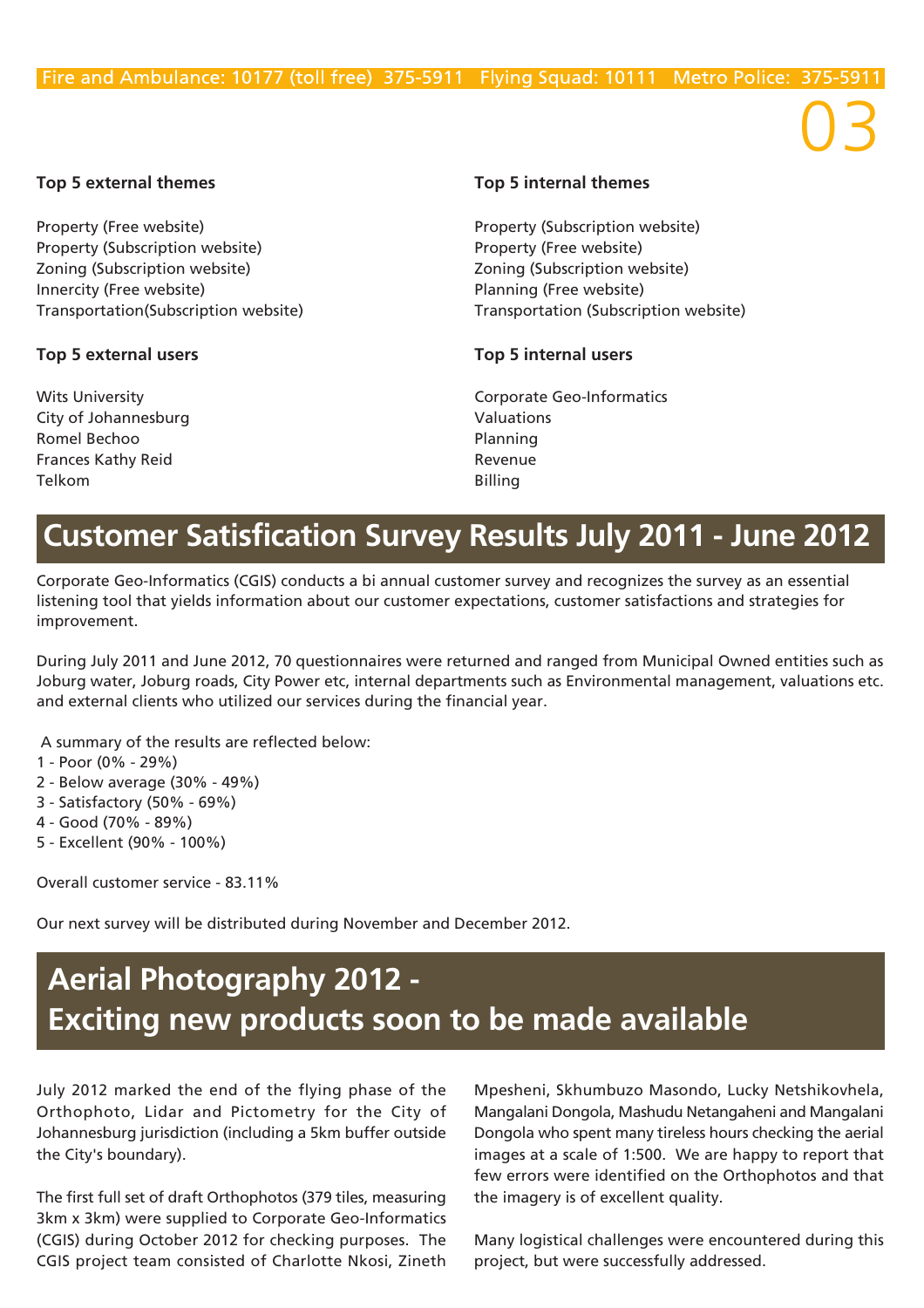

Most of the aerial products have been delivered to CGIS and the remaining products, for example the 3D building models, are nearing completion and will be delivered soon. Development Planning and Facilitation were actively involved in identifying core areas for which specific aerial products were requested. These included the 3D building



models (CBD areas) and building footprints for the following areas:

Priority 1. All CBDs as per CBD polygons initially supplied Priority 2. Business, Commercial, Industrial, Special - Zoning Parcels

Priority 3. 1000 metres of a Railway Station Priority 4. 500 metres of a BRT Station

The above products will be presented at the annual GIS Day scheduled for 16 November 2012. Be there and be amazed!

## **Identified Projects with urgent attention**

### **A. Backlog status changes**

The backlog status changes project comprises of the updating of various properties to registered and history as per Deeds Office. These updates are essential for CGIS (LIS), Valuation and Billing. The Spatial Information section updates all the properties' status so that valuation can value and update the GV roll. The LIS section then loads the ownerships. These records are then processed and attended to by the Billing department for revenue purposes. There are about 1000 status to be changed.

### **B. -9999 Legal sizes**

The -9999 legal Sizes project comprises of the capturing of the missing legal areas for all properties with a legal size of -9999. The legal size will be corrected on properties with a status of 1 (registered), 2 (S.G. Approved), 4 (Withdrawn) and 7 (History). The Spatial Information section captures all the correct legal sizes of the properties by using the Surveyor General's documentation. Where needed, areas will be calculated to square meters as far as possible. Only in very unique cases will the area remain

in cape feet, english feet or cape roods.

The purpose of this project is to enable the LIS Interface to use the legal size as an indicator for SAP and not the calculated area for the accounts. This would ensure that properties are not over or under charged by the City of Johannesburg. There are about 26 416 legal sizes to be corrected.

### **C. Sliver remainder of townships. (RE of townships with incorect geometry)**

The Sliver remainder of township's project comprises of the remainders of townships with an area of less than 10 square meters that require investigation and fixing. The project needs to be conducted across the entire COJ boundary. A list has been generated with the affected townships. The purpose of the project is to ensure that the correct size and status of the township remainder is available for the LIS, Valuations and Billing. There are about 263 Sliver RE's of townships to be corrected.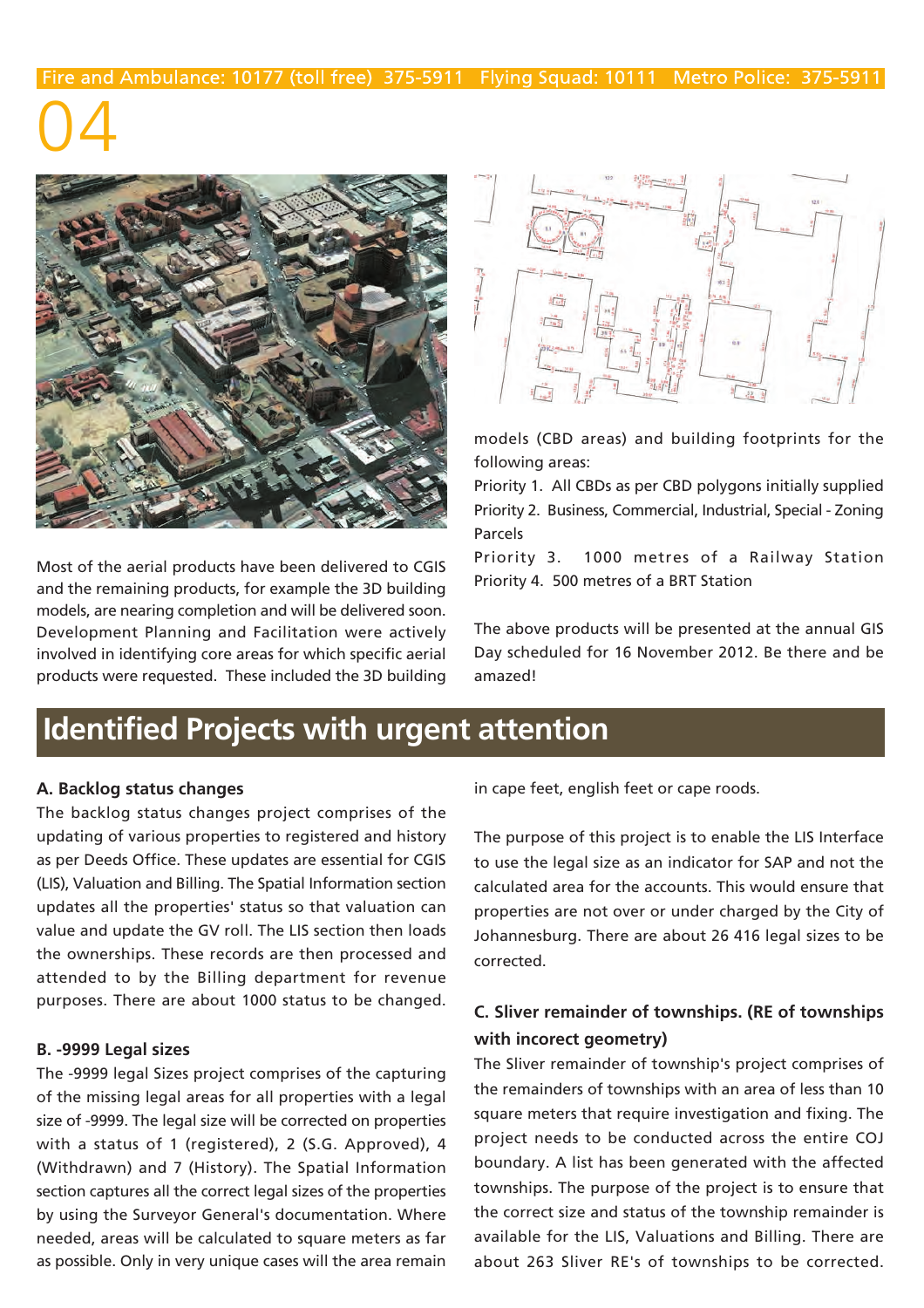## **SAP Query Resolution Project**

On 30 November 2011, 11 483 SAP CRM tickets were identified as outstanding for CGIS. By 15 October 2012, all these tickets including those older than 30 days were resolved. Over 80% of these tickets were already correct on LIS.

New SAP CRM call types were introduced in October 2012 and reduced the types from 114 to only 38. In the past between 500 and 600 service tickets were logged for CGIS on a weekly basis. With the implementation of the new call types the number of tickets dropped to between 80 and 100 per week.

05

This will free some valuable time for CGIS to focus on urgent projects contributing to quality property information.

## **3D modelling project**



The City's recently adopted and participated Growth and Development Strategy was strong on direction and explaining the priorities for the future City. The 3D modelling project allowed us to represent, in a very visual way, possible spatial development scenarios for the City: What the City could look like in the future, highlighting priority areas and demonstrating change over a period of three decades. Using GIS as a platform we have been able to demonstrate these aspects for a number of our priority development corridors and nodes. As a starting point it provides us with an exciting visual overview for these areas and in the future, we will look to complete the picture for the rest of the City.

## **CGIS changed to Orange**



In uniting to spread the message to end Violence against Women and girls campaign, CGIS adopted the initiative of Orange Day.

Orange Day is recognized globally on the 25th of each month in line with the call made by the United Nations' General Secretary, Ban Ki Moon. It is aligned with the global 16 Days of Activism Campaign, celebrated annually worldwide. Orange Day aims to reinforce the message that we should not only recognize the 16 Days of Activism during this period, but should do so every month and everyday as we commit to ending violence against women and girls.

We invite all departments to join us every 25th of each month to wear orange and take a stand on ending violence against women & girls. Encourage all your friends to do the same!

For more information on the Orange Day campaign contact: Gugu Mathibela 011 407 6495/ 082 372 8164 and Judith Mtsewu 011 407 7001/ 082 467 9603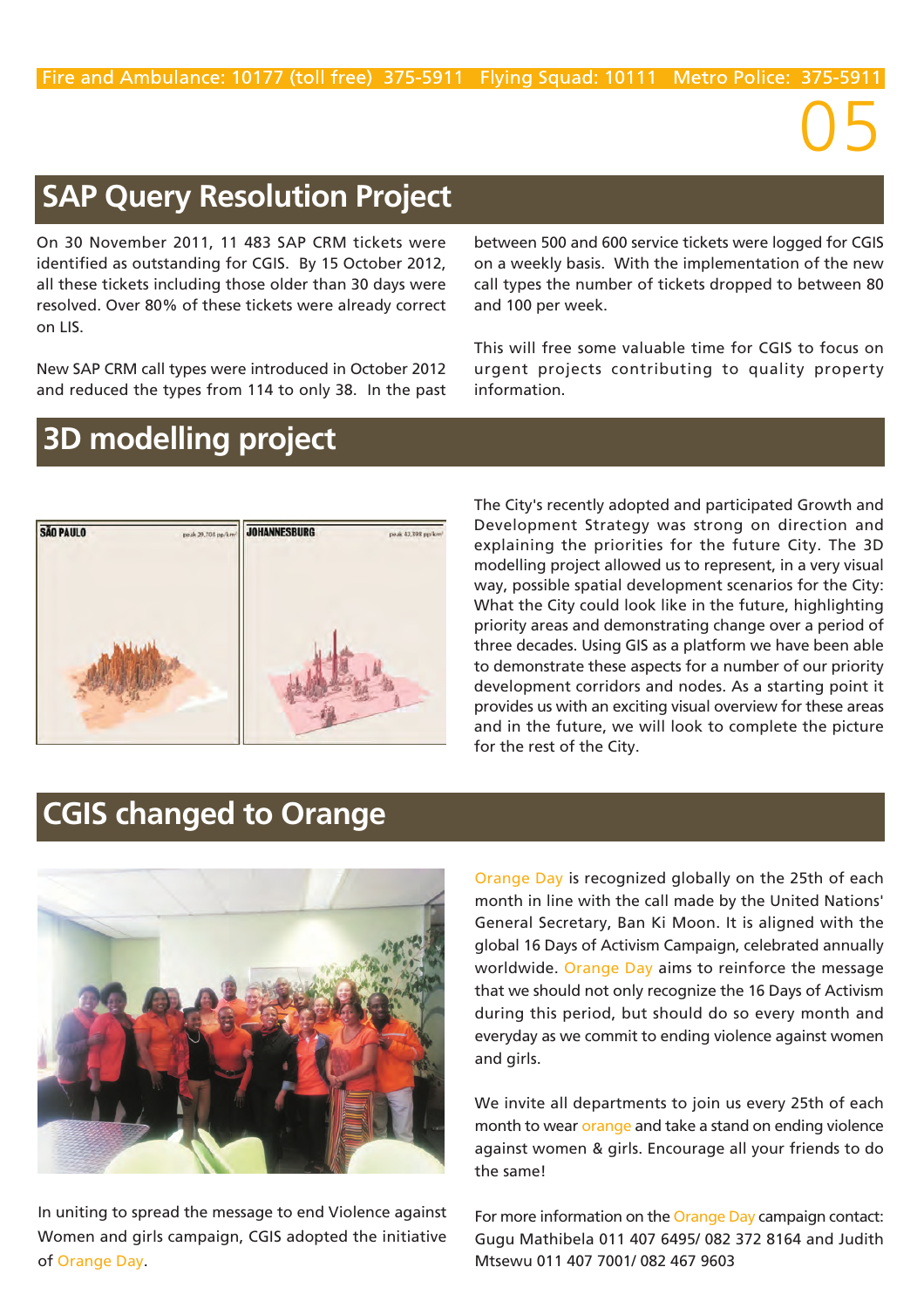### **Geography through GIS - Map and share your information**





The fourth annual "Map your world through GIS" organized by Corporate Geo-Informatics (CGIS)of the City of Johannesburg has once again proven to be a sort after school event for Geography learners from grade 10 - 12.

The event was held on the 4 and 5 September 2012, arranged through the Information & Knowledge Management department at the University of Johannesburg (UJ), Auckland Park campus. The cold and windy weather did not deter the attendance of the learners and educators.

Over 800 learners and 30 educators from 16 Gauteng schools participated in the many interactive sessions, demonstrating the vast extent on how geographic information affects our daily lives. The contribution by



the Development Planning Department of the City of Johannesburg secured transportation for over 400 learners (grades 10 and 11) from previously disadvantaged communities to the venue.

The event was opened by Adrian Roos, the Chairman of the Gauteng Region of Geo- Information Society of South Africa (GISSA). Adrian encouraged and inspired the learners to learn Geography and GIS explaining that it is the key to gaining an improved understanding of the environment we live in today and the future.

The interactive sessions were hosted by Chaney Simms and her team from Esri South Africa. With the use of the ArcGIS Explorer online, Chaney demonstrated how easy it was to explore, view and share information.

She explained how Geography and GIS touches our lives every day, and how the functions of GIS bring a whole new perspective to the subject when asked "what is at…?, where do you find…?, what has changed since…?, what spatial pattern exist? And what if…?".

The learners and educators left the sessions with better understanding on how the benefits of GIS technology are becoming more widespread, assisting people using geographic information to gain new insights and make more informed decisions.

Contact Lesley Adams, Corporate Geo-Informatics, Tel 011 407-6192, Lesleya@joburg.org.za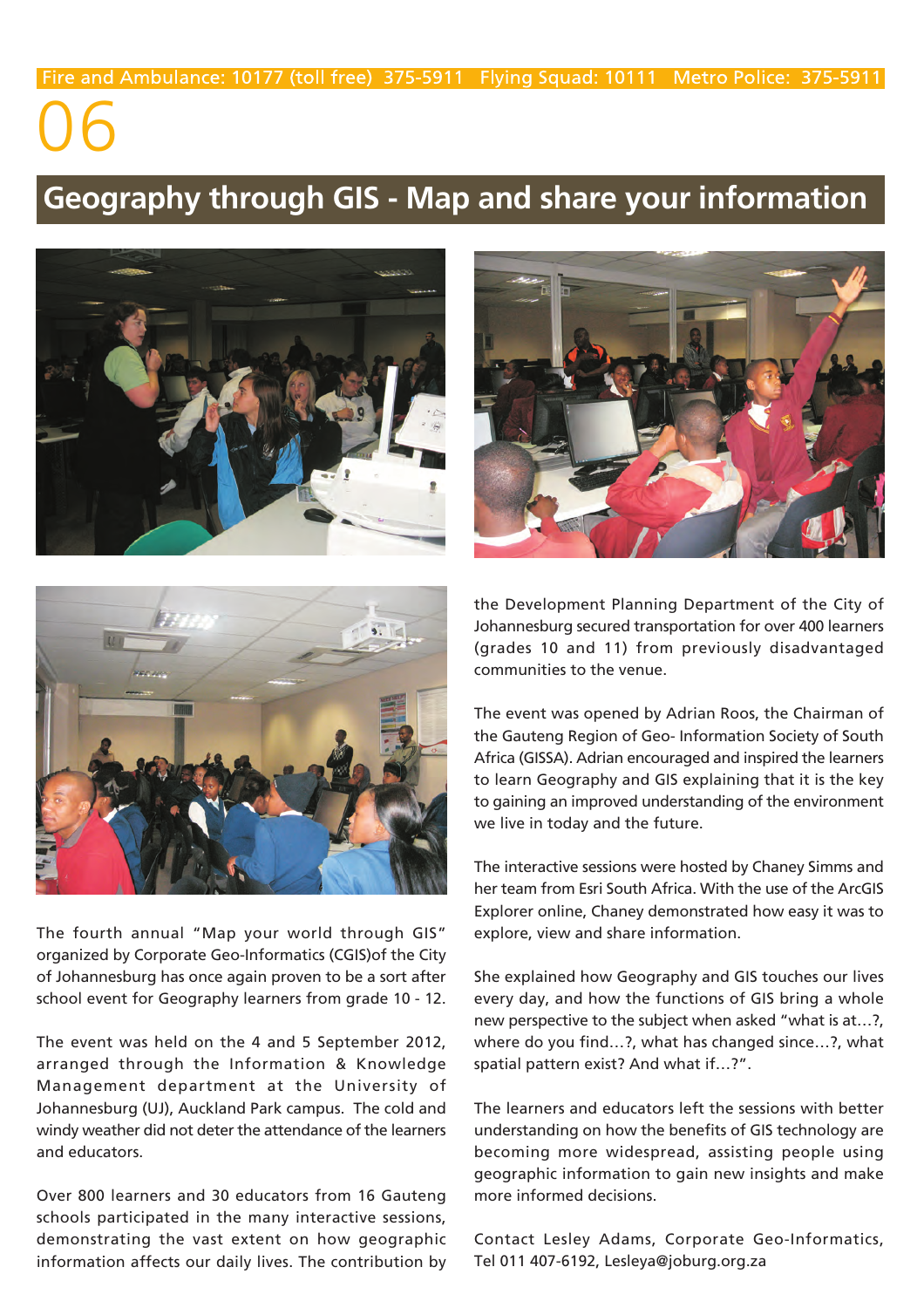### **GISSA Ukubuzana 2012**





Deemed the GIS sector conference of the year, it was sure to be a time of reflection, debate, discussion and exploration. The theme for this year was 'Ukubuzana' which means asking each other. The conference was held over three days at Emperor's Palace and was hosted by Ekurhuleni Metro. Corporate Geo-Informatics (CGIS), from Development Planning, as a very active and recognized unit within GIS circles, was in attendance. Our director, Marcelle Hatting, as well as ten staff members from the different sections within the directorate represented the City of Johannesburg.

07

### **Soft-issues**

A larger role that CGIS played was in the co-ordination of the 14 Grade 12 learners with disabilities from Adelaide Tambo School for the Disabled and Hope School to participate in this great event. This was done in the promotion of GIS as a career choice. Our staff member, Bernadette Rigney, was very instrumental in leading this project. She represents people with disabilities as a member of LEEF, DEEF and CEEF (Central Employment Equity Forum). Other staff members, Charlotte Nkosi; Clifford Lebokela, Petros Hlengwa and Yolanda Jansen van Vuuren, offered volunteer services at the conference. As volunteers, our attendance was funded by the conference organising committee. This undoubtedly showcased the spirit of the City of Johannesburg. Buyisiwe Khoza, Zineth Mpesheni, Jack Mahomane, James Matshevha and Vicky Shongwe attended technical sessions.

### **Technical sessions**

Technical sessions usually form part of conference programmes and nothing less was expected at a conference of this calibre. The sessions were in the form of presentations, research papers, scholarly papers, training seminars and panel discussions. The rich source of information found in professors, academics and many learned colleagues was excellent. Staff members also attended hands-on training sessions on GIS software, which exposed current trends in the industry that can assist them in their daily work and in their future careers. Other topics of interest and relevance were GNSS (Global Navigation Satellite Systems) heighting analysis, map projections and remote sensing. As data (databases) and systems (processes to manipulate the data to make decision making) are important elements in the "'d2GIS pie"'d3, good data and systems management plays a very critical role in ascertaining that GIS value is leveraged in an organisation.

### **Exhibitions**

Major role players in the GIS sector had exhibitions. Government entities such as NGI, which provides aerial imagery for the whole country, Statistic SA, ESKOM and